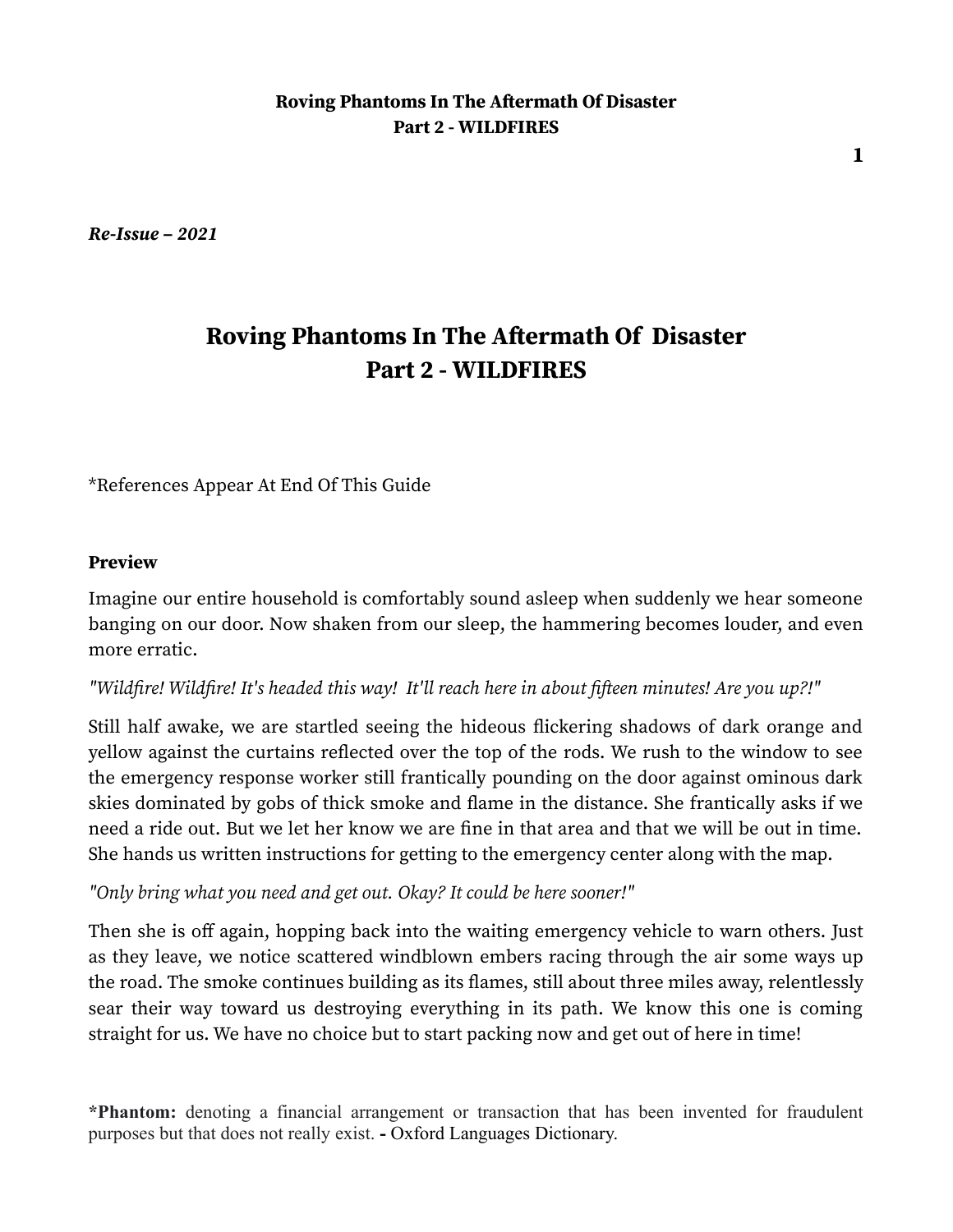**2**

We are out of the house in about ten minutes. But as we are reluctantly driving away in the SUV, the horrifying surge of flame seems to be picking up momentum. Curiously, as we look over at the raging threat in the distance, then back to our home, and the kids' tree house in the yard, we wonder if they will still be there after this wildfire has run its course. We are all silent sensing somehow that this is the last time we are going to see our house standing. There are so many things we may never see again. All we have invested, so much of our lives gathering to make our place as enjoyable as possible, may soon be gone.

### **The Aftermath**

There is certainly no good thing to be said about the ravaging effect of wildfires. Of course, it is simple for one, not directly impacted by the devastation, to miss the fact that these are not just "wildfires." Instead, these are massive infringements on the lives of those who survived and have been on those who did not. Like all disasters, these massive fires burn through the core of our deepest emotions, leaving an indelible scar in our memories, and upsetting practically everything we have worked so hard to achieve.

This is a moment in time where we experience such grave loss that it requires quite a bit of strength to gather ourselves to think logically about how we are going to continue. Are we going to sell our property and take flight to areas which are not prone to such uncontrollable aberrations? But in today's world, where would we go? Everything is so expensive. Most will opt to remain - rebuild, and brave the risk of another onslaught. It becomes a matter of personal commitment to *home -* even when presently faced without a physical house in which to live. We will build another. We are down, but not out!

#### **Quest for Recovery**

After firefighters and other emergency response personnel have successfully extinguished the flames, there is a lull before we are legally permitted to personally assess our damage. The smoke has cleared. There are no more smoldering embers. However, the stench of the destruction is ever-present - and will linger. The area, so barren by comparison to what it used to be, will be renewed. This is going to take a while, but it is worth it.

#### **As The Fire Rages Elsewhere**

While the flames continue to claim more property in other areas, let us assume that ours has seen the worst of it. For at least this wildfire season, in our immediate area, it is done.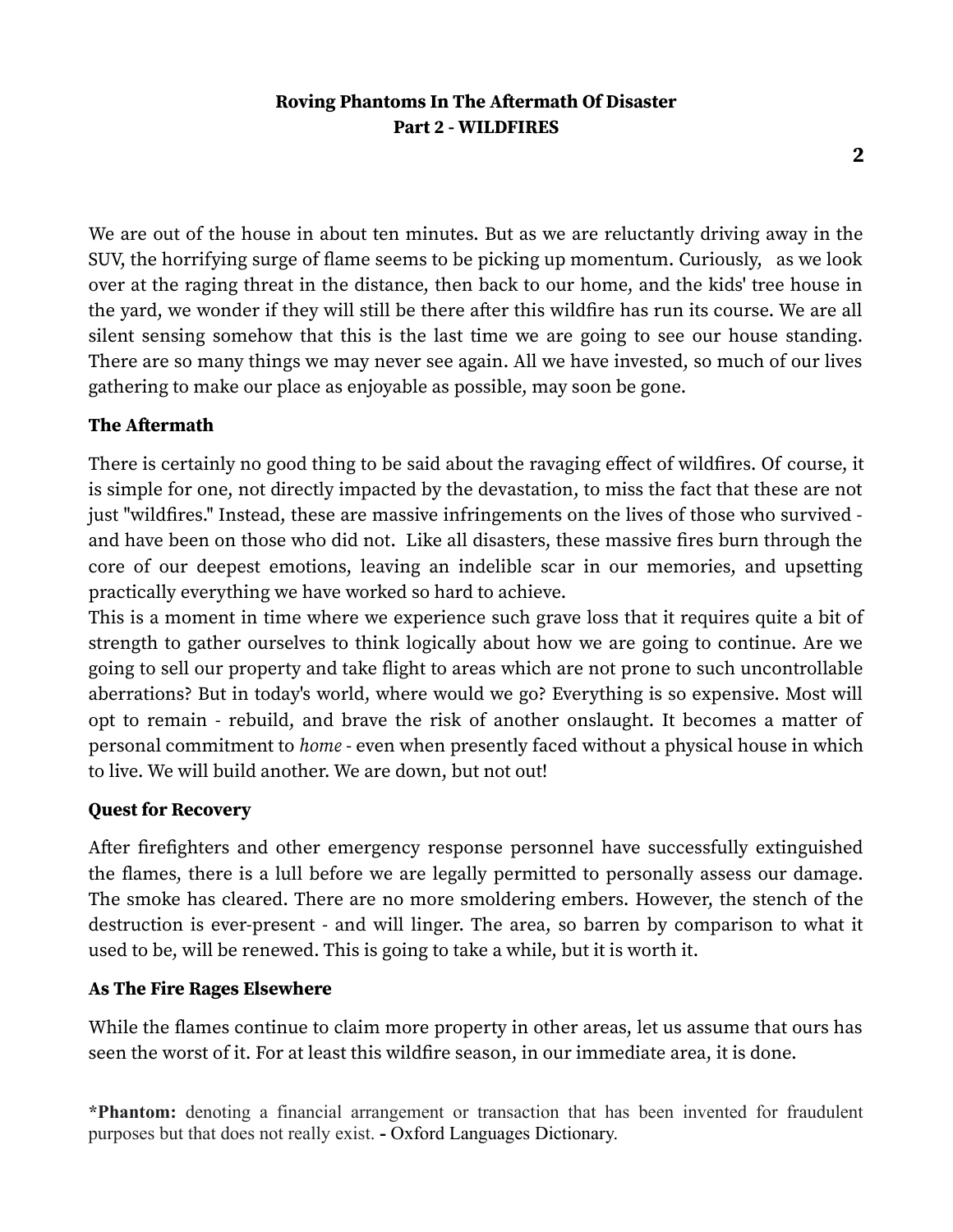Now it is time to reclaim and salvage whatever we can. Although our first thought may be to hire a building trades firm to discuss rebuilding, there are a couple vital facts which are helpful:

**1.** We may want to first connect with the state *Environmental Protection Agency* (EPA). The EPA is the leading authority in the aftermath of wildfires - not a private contracting firm or anyone else who offers restoration services. We may want to consider the fact that contractors who approach us after the wildfire in recent history, seek to undercut our government. This is done by soliciting for work which EPA crews are most trained and experienced for accomplishing. These ambitious tradesmen/women want to be the first on the spot after the damage - a head of government. However, this is very dangerous since after wildfires, there are major phases in which government must take the lead:

a. **Phase 1** Hazardous Materials Removal **(Household)**. Those who are most familiar with our electrical, sewage, gas and water supply lines are public utilities firms. These have been grafted into the day-to-day operations of our local government. They have the blueprints and they are most familiar with potential trouble spots which can be extremely hazardous to our entire household. The city/town authorities *must first inspect* our immediate property for anything which can be detrimental to our health. When found, they will cite, and offer remedial action. The process can require weeks or months. Subsequently, building tradesmen/women, whether builders, demolition experts, remodelers, or others working as private contractors, threaten our home safety offering to do anything before government. Be their intent good or bad, they are detrimental concerns to avoid. EPA, since it is a federal agency, works with local government in the clean up before anyone else. They are obligated to ensure our property is safe before we can go ahead to consider private building trades firms to do itemized work on our property.

b. **Phase 2** Hazardous Materials Removal **(Ash and Debris).** When our local government working together with the EPA has done everything within experience to ensure our property is secure, then they begin massive removal of the resulting ash and debris - not private contractors under pretense of "*coming to the rescue*."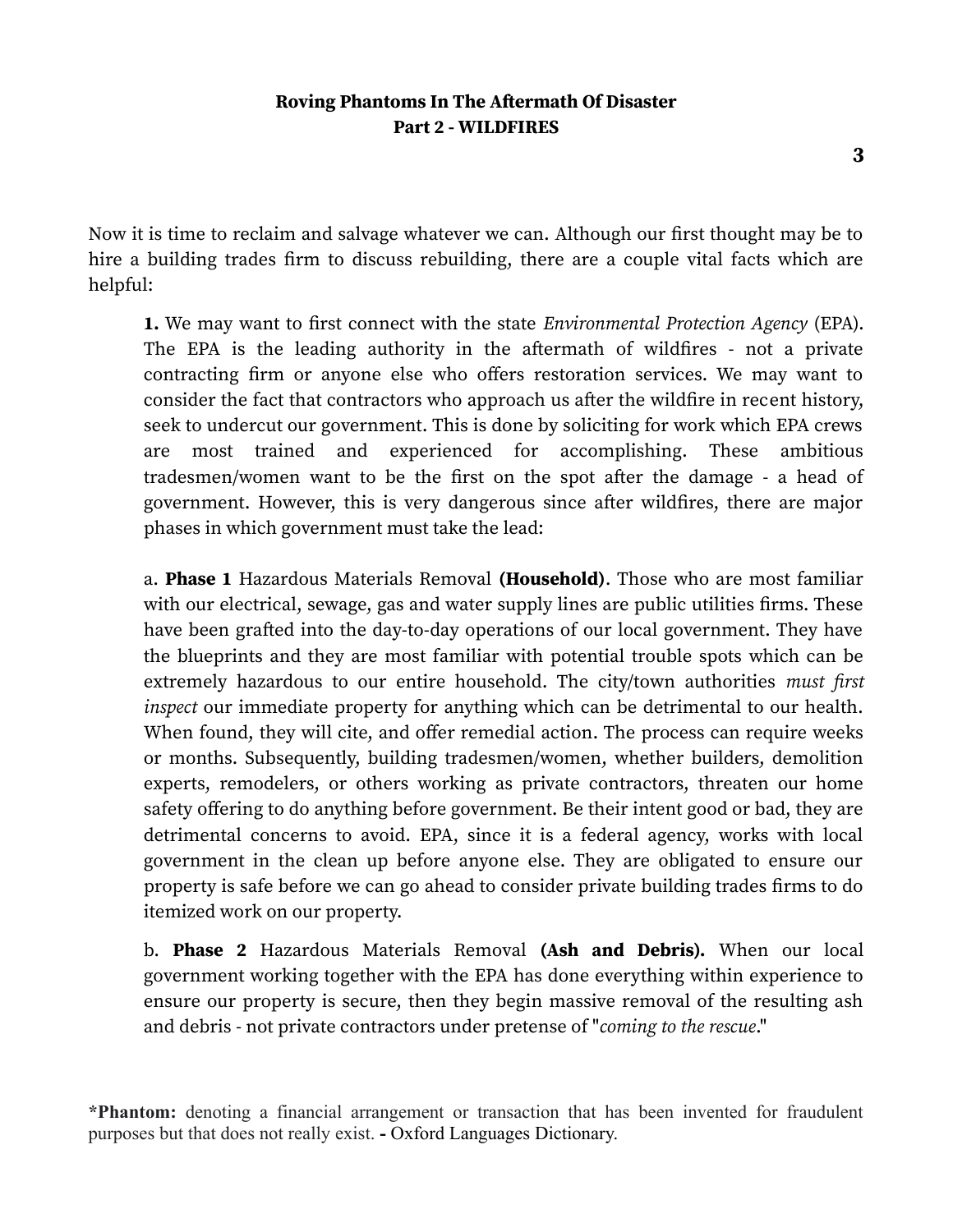**2.** Also, we can connect with the *Federal Emergency Management Agency* (FEMA) for the funding we need. We may want to do that previous to large-scale, local government *Phase 1* and *Phase 2* clean up initiatives.

Although FEMA is not known for rapid dissemination of emergency relief funds, we may not want to delay filing for ours. But, there is something else we should know:

*"Federal and state workers never ask for or accept money and always carry identification badges. There is no fee required to apply for or to get federal disaster assistance." - FEMA*

In that case, while FEMA is *on the ground* where we are, if building tradesmen/women solicit for present or future work in the aftermath, it is highly unlikely their intents are noble. Who knows? They may ask for a financial retainer of sorts to *hold our place* for their services when our property is ripe for rebuilding - or other home services. Some may not say they are with FEMA but conduct themselves in such a way as to cause us to think they are. We may find it most essential not to trust any company or individual soliciting home-related services for a fee - or without charge. It is extremely plausible that, at this point, we have had our fill of *rude awakenings!*

#### **Lessons to Never Forget**

Do we remember the *Tubbs Fire* of 2017? At the time, it was known as the largest wildfire in Californian history. For this story, we are focusing on Sonoma County which reportedly experienced the loss of 5,000 homes [22 fatalities]. Quite usually, there was the unexpected entourage of corrupt contractors. They would convince innocent residents they were upstanding professionals, but after collecting their money, they performed shoddy - if any work. However, it may be of interest to note that all dishonest contractors *are not men*, and *all married* contractors are not honest. Yet we can easily be swayed authorizing the hire of them because they are women or married. Key motive: based not on verified competence to deliver, but on irrelevant values.

What does a contractor's gender or marital status have to do with his/her professional rapport with residents? Nothing. We may not want to be so sentimental as to base our hiring decision on anything but a contractor's proven ability to deliver. Gender, marital status, or anything not directly related to his/her capacity to perform is unimportant.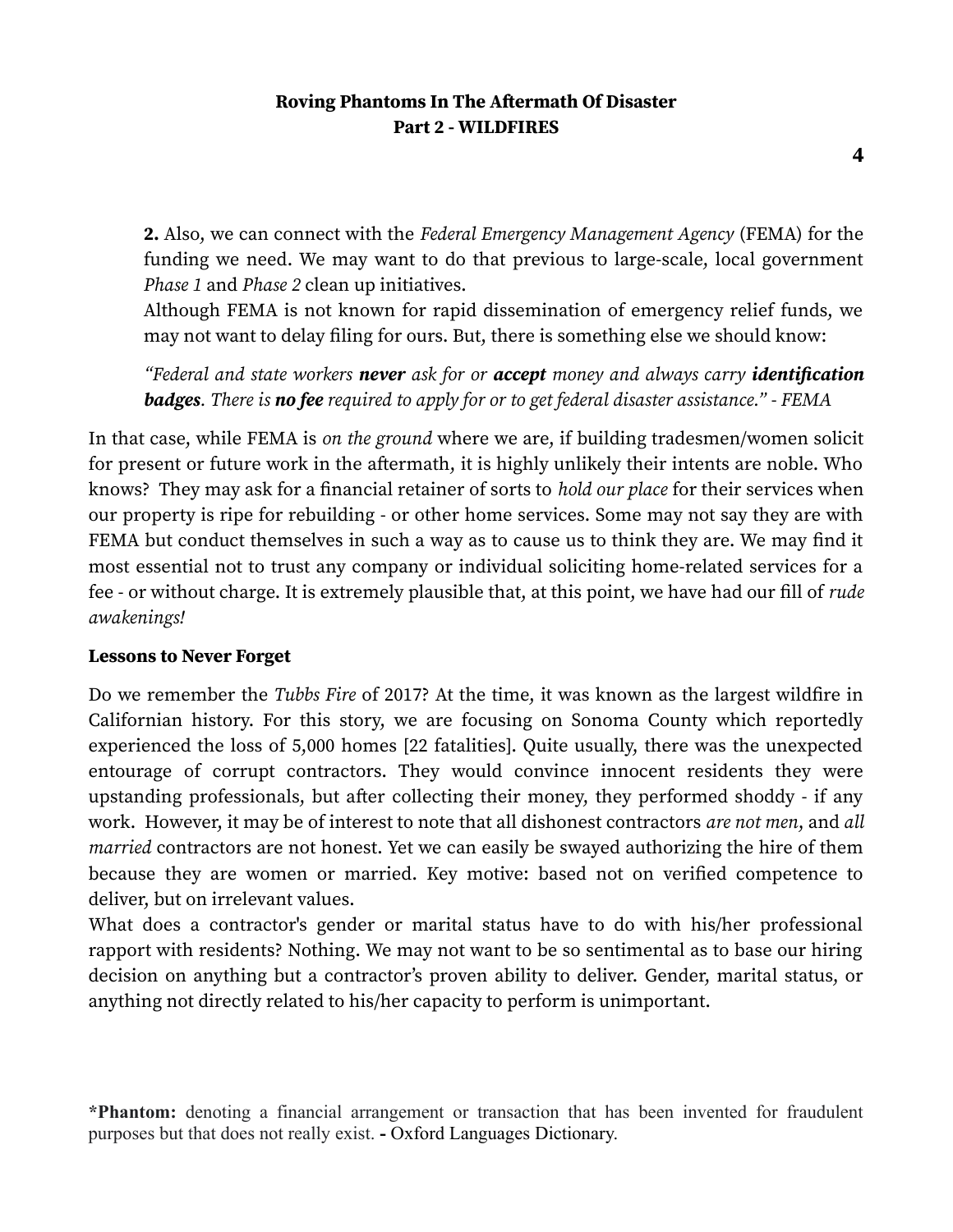**5**

We are considering these very basic beliefs for *sober-mindedness* in hiring because of the reason we are about to indulge: one which is enormously quirky in that the *phantom* appears as a married couple.

### **Double Trouble**

Although various editions of this story are foggy about exactly when this pair emerged, it is safe to say it was not long after the *Tubbs Fire*. However, whenever they launched this spree, they began to leave a messy trail of compounded grief among an estimated 39 private households. Consistent with the given account, they received advanced monies on promises for reconstructing houses.

Unfortunately, for all those mentioned, here we are, three long years later (2020), but said residents claim to have yet to see delivery. That is to say, those who trusted this *attractive* married couple were allegedly betrayed. Their homes were never rebuilt. Although this unsavory duo reportedly mentioned keeping their word building at least *some* of the houses*,* there appears to be no documentation to that effect.

Will it help to know that the business was very probably legal at the time of the report? No mention of it being otherwise. Sure! Licensed, bonded, and insured! But, if they were aptly credentialed, how is it that they could be so wayward? One explanation: morally corrupt. This is something credentials do not reveal. Beware of these words:

*"Hire only contractors who are licensed, bonded, and insured"* - they could mean making the mistake of feeling safe in the presence of an evil we cannot see - until it is too late.

#### **Summary**

For sure, there is nothing quite as marvelous as to be home and to lavish on ourselves all the benefits of it all. But then, hardly anything worse than having to flee its comfort and security in the dead of night because there is a treacherous wildfire nearby threatening to destroy us and our home in a single sweep. Then, the misery we feel when we return, sifting through the rubble to see what we can salvage from what was once there. There is too much at stake to risk hiring dishonest companies and individuals to help rebuild when their major concern is to sheepishly rob us, then disappear. They do it because many of us are unable to *see* them for whom and what they really are.HGRBS offers a series of helpful homeowners guides. They are free to download, access, and utilize.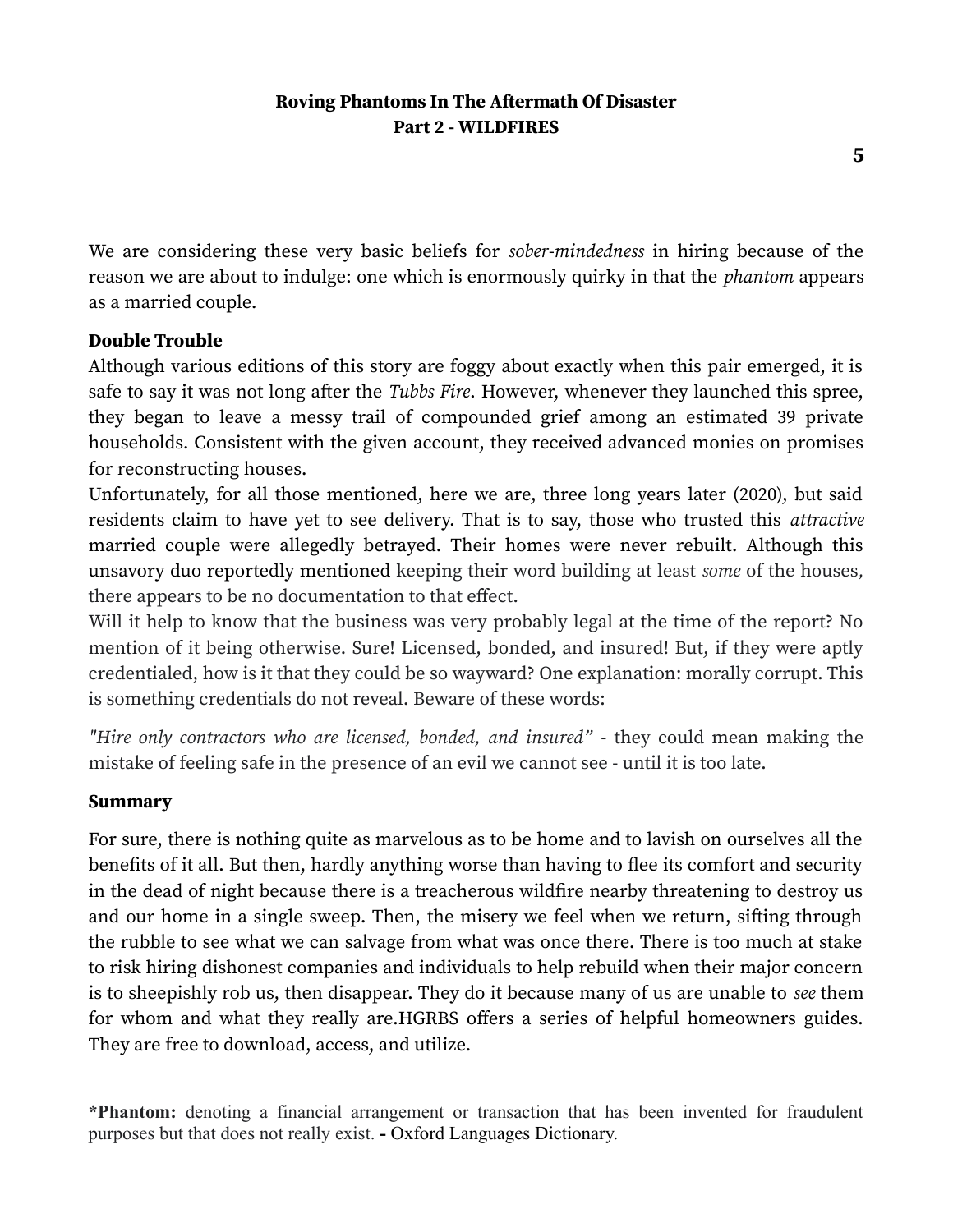**6**

These can aide in our deeper understanding of how we can make safer hiring decisions in this realm. Through these convenient online booklets, we can be more enabled to "see" what is normally "unseen" about building tradesmen/women we may consider for hire.

\*Five Common Reasons Wildfire Victims Are Successfully Defrauded:

1. Impulsive decision making fueled by desperation.

2. Trusting individuals we have not first thoroughly checked out.

3. Absence of house rules which mandate time for first conducting thorough background checks in relation to competence for the nature of work, and proven positive relationship with other homeowners.

4. Hiring contractors found online.

5. In aftermath of wildfire, blindly assuming that just because a disaster relief contractor has a FEMA contract that he/she can be trusted.

# HOME IS THE BEST WONDER OF THE WORLD!

# *\*Edited with special assistance from D. Madden*

In association with HGRBS – a 501 (c) (3) nonprofit corporation of independent volunteers

### **See "Helpful References" below**